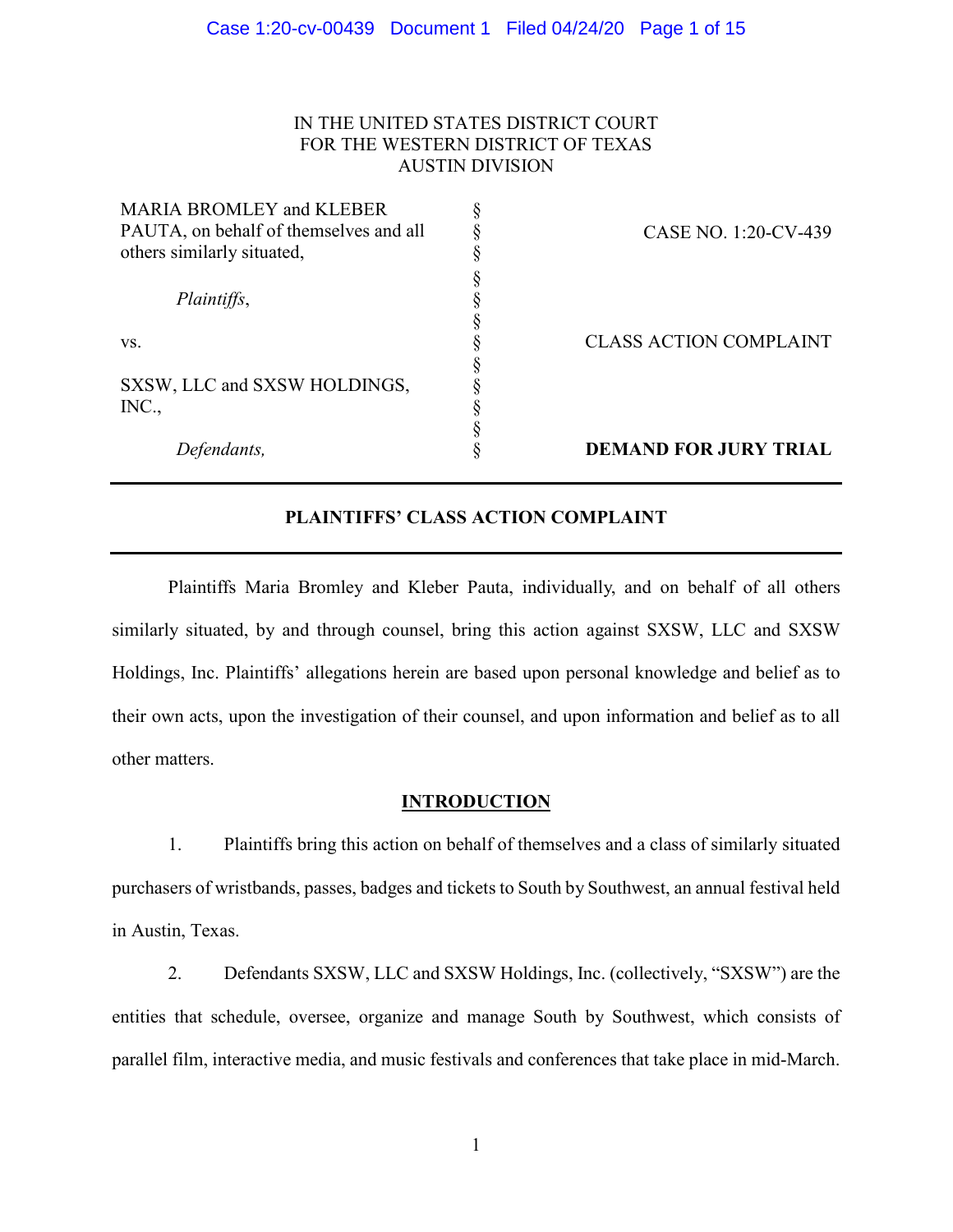## Case 1:20-cv-00439 Document 1 Filed 04/24/20 Page 2 of 15

3. This year, the South by Southwest Festival was scheduled to be held from March 13 to March 22, 2020. Due to the spread of COVID-19, however, the City of Austin issued an order canceling the 2020 Festival.

4. After learning of the cancellation, Plaintiffs and other similarly situated purchasers contacted SXSW for refunds. Instead of providing refunds for a festival that did not occur through no fault of Plaintiffs or the Class, SXSW offered only to allow purchasers to use their festival credentials to gain admission to one of the next three South by Southwest Festivals, as well as 50% off the walk-up rate during one of the other subsequent years.

5. Plaintiffs and the Class do not necessarily plan to attend future Festivals, however, and even SXSW has acknowledged that future Festivals may not occur.

6. SXSW also has confirmed that it will not provide refunds to Plaintiffs and the Class in connection with the cancellation of the 2020 Festival.

7. Accordingly, Plaintiffs, on behalf of themselves and all other persons who purchased wristbands, tickets, passes, and badges to the 2020 South by Southwest Festival, bring this action for breach of contract and unjust enrichment in order to recover monies paid for a festival that never occurred.

#### **PARTIES**

#### **Plaintiff Maria Bromley**

8. Plaintiff Maria Bromley is a resident of the Commonwealth of Massachusetts and currently resides in Hingham, Massachusetts.

9. On or about February 3, 2020, Plaintiff Bromley purchased a "Platinum" badge from SXSW for approximately \$1,670, which included \$1,600 for registration and \$70 for meals and merchandise.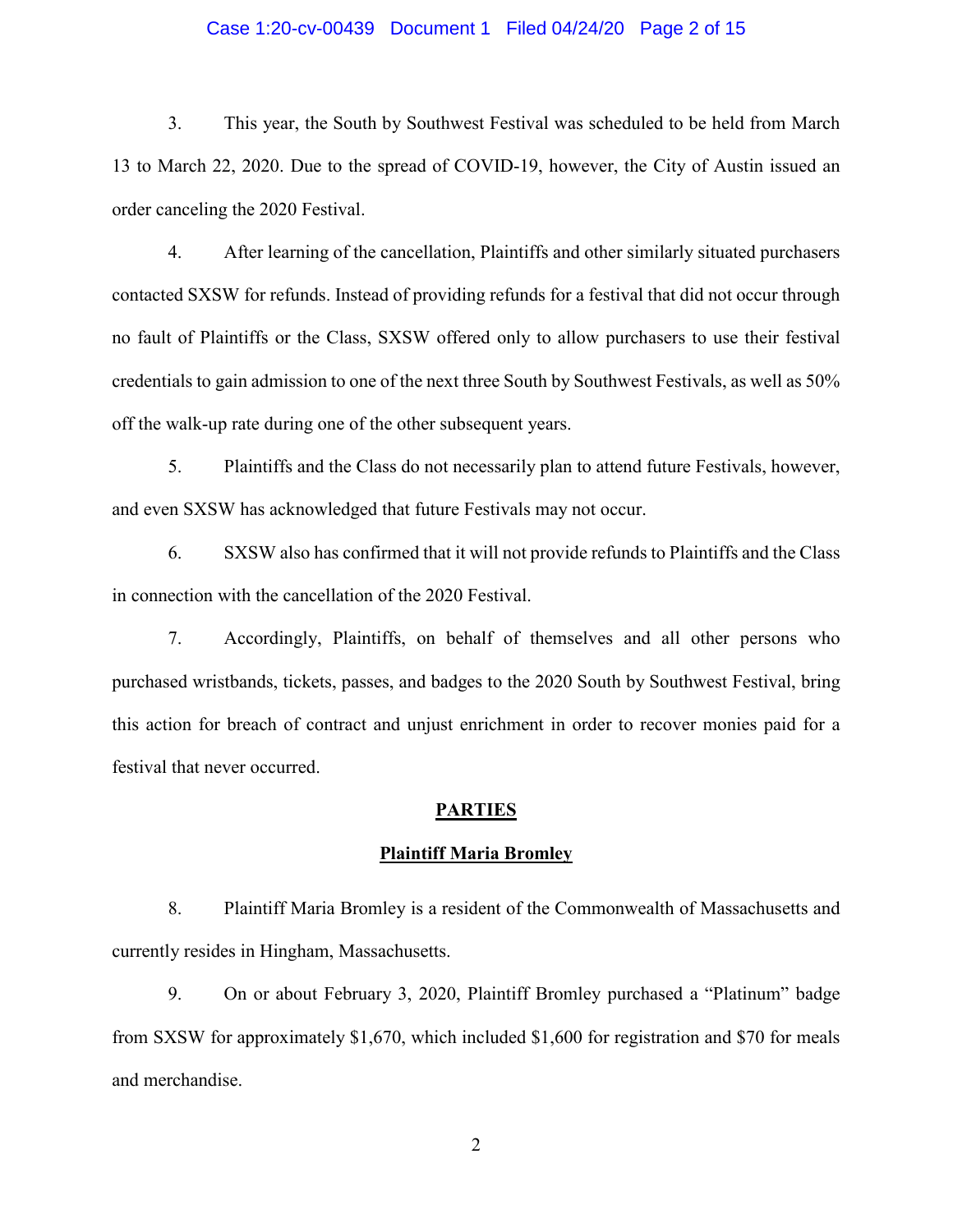## Case 1:20-cv-00439 Document 1 Filed 04/24/20 Page 3 of 15

10. Once Plaintiff Bromley learned that the 2020 South by Southwest Festival was cancelled, she contacted SXSW by telephone to request a cash refund.

11. SXSW's representative advised Plaintiff Bromley that it would not provide cash refunds in connection with the cancellation of the 2020 South by Southwest Festival.

12. On or about March 9, 2020, Plaintiff Bromley sent an email to Reg@SXSW.com requesting a cash refund for the cancelled event. SXSW has failed to respond to her email.

13. On or about April 1, 2020, Plaintiff Bromley received a separate email from SXSW offering to defer her badge to use for the 2021, 2022 or 2023 Festival. The email also states that the offer will expire on April 30, 2020.

#### **Plaintiff Kleber Pauta**

14. Plaintiff Kleber Pauta is a resident of Colorado and currently resides in Denver, Colorado.

15. On or about November 25, 2019, Plaintiff Pauta purchased a badge from SXSW for approximately \$1,020.

16. On March 6, 2020, Plaintiff Pauta received an email message from SXSW stating that the Festival had been cancelled.

17. Once Plaintiff Pauta learned that the 2020 South by Southwest festival had been cancelled, he emailed SXSW to request a cash refund.

18. SXSW did not respond to Plaintiff Pauta's email message until April 23, 2020, when it informed him that its "stated registration policy has always been no refunds[,]" and SXSW would not issue him a refund in connection with the 2020 festival.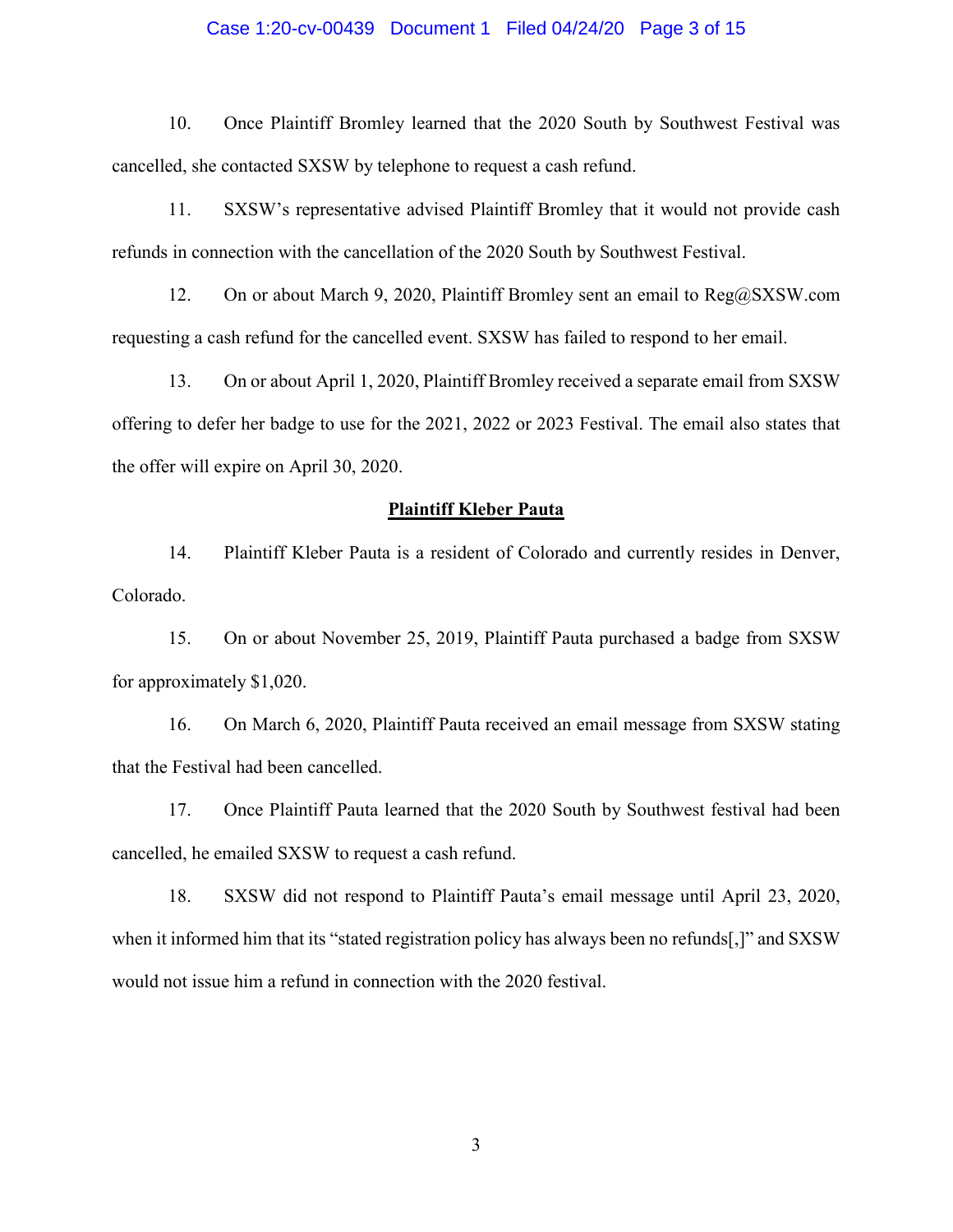## Case 1:20-cv-00439 Document 1 Filed 04/24/20 Page 4 of 15

19. On or about April 1, 2020, Plaintiff Pauta received a separate email from SXSW offering to defer his badge to use for the 2021, 2022 or 2023 Festival. The email also states that the offer will expire on April 30, 2020.

#### **Defendants**

20. SXSW, LLC is a Texas limited liability company with its principal place of business located at 1400 Lavaca Street, Austin, Texas. It may be served with process upon its registered agent for service of process, Sheri Furley at 1400 Lavaca Street, Suite 1100, Austin Texas 78701, or wherever she may be found.

21. SXSW Holdings, Inc. is a Texas corporation with its principal place of business located in Austin, Texas. It may be served with process upon its registered agent for service of process, Roland Swenson at 400 Bowie Street, Austin, Texas 78703, or wherever he may be found.

22. Defendants are collectively referred to herein as "SXSW" or "Defendants."

#### **JURISDICTION AND VENUE**

23. This Court has subject matter jurisdiction of this action pursuant to 28 U.S.C. § 1332(d)(2), the Class Action Fairness Act of 2005, because: (i) there are 100 or more class members, (ii) there is an aggregate amount in controversy exceeding \$5,000,000, exclusive of interest and costs, and (iii) there is minimal diversity because at least one plaintiff and Defendants are citizens of different States.

24. This Court has personal jurisdiction over SXSW because both SXSW, LLC and SXSW Holdings, Inc. are formed under the laws of the State of Texas, have corporate headquarters located in Austin, Texas, conduct substantial business in the District, and a substantial part of the acts and omissions complained of occurred in the District.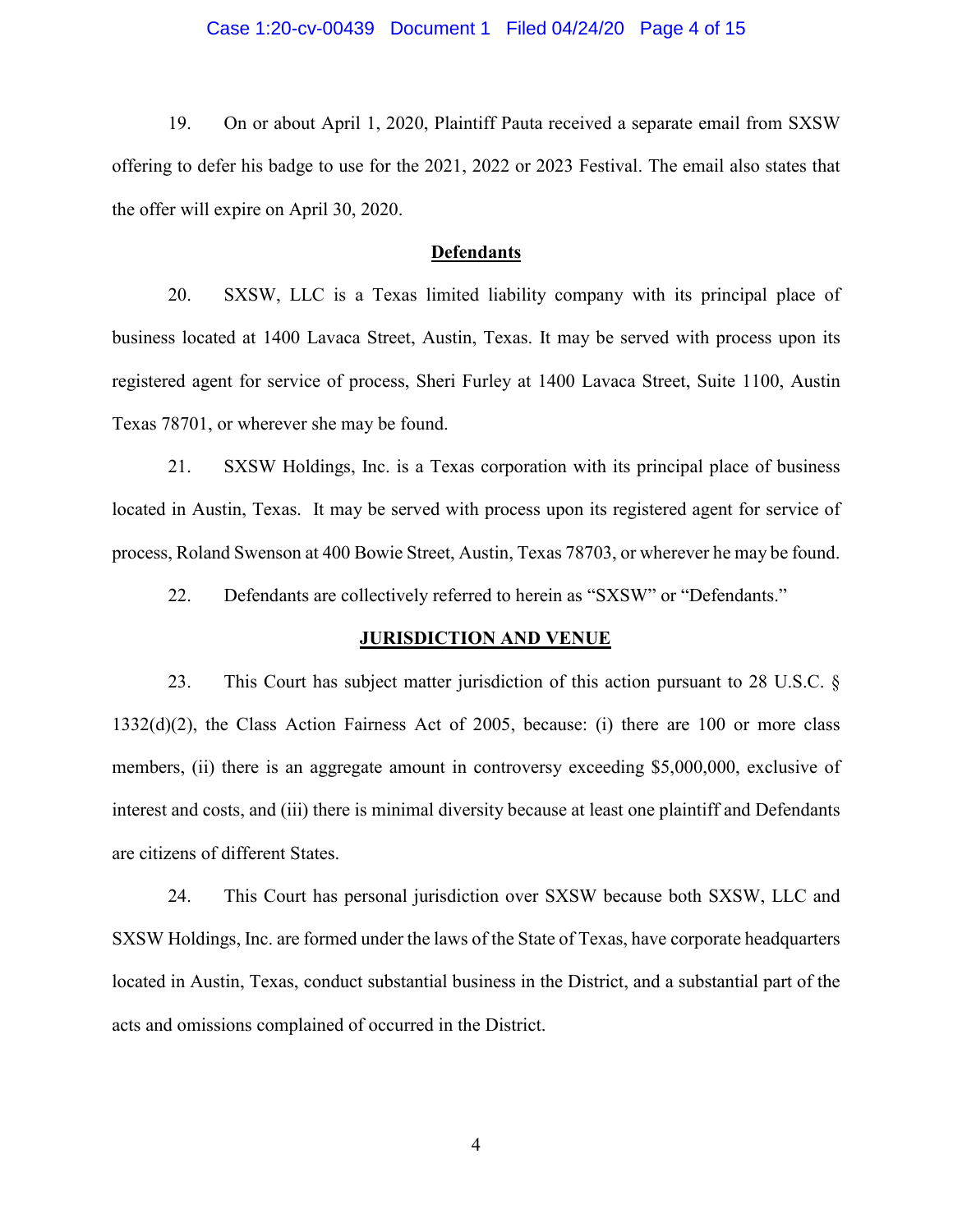## Case 1:20-cv-00439 Document 1 Filed 04/24/20 Page 5 of 15

25. Venue is proper in this judicial district pursuant to 28 U.S.C. § 1391 because Defendants are headquartered in this district, transact business in this district, are subject to personal jurisdiction in this district, and therefore are deemed to be citizens of this district, and because a substantial part of the events or omissions giving rise to the claims occurred in this District. In addition, the agreement into which SXSW entered with Plaintiffs and every member of the Class contains a forum selection clause that vests exclusive jurisdiction over this action "in United States federal and state courts located in Austin, Texas".

## **FACTUAL ALLEGATIONS**

## **The South by Southwest Festival**

26. SXSW hosts the South by Southwest Festival annually in mid-March, in Austin, Texas.

27. The Festival consists of multiple "tracks" of programming relating to film, interactive media, music, gaming, conferences and musical performances.

28. In order to gain admission to the Festival and programming tracks, attendees are required to purchase wristbands, tickets, passes, or badges.

29. SXSW offers "Interactive," "Film" or "Music" badges that provide "primary entry to programming associated with their badge type and . . . secondary access to most other SXSW events[,]" as well as communal amenities such as food courts, awards shows and expositions.<sup>[1](#page-4-0)</sup> For the 2020 Festival, the cost of each of these badges ranged from \$1,020 to \$1,395, depending on when the badge was purchased and whether any additional options were purchased.

 $\overline{\phantom{a}}$ 

<span id="page-4-0"></span><sup>1</sup> <https://www.sxsw.com/attend/#chart>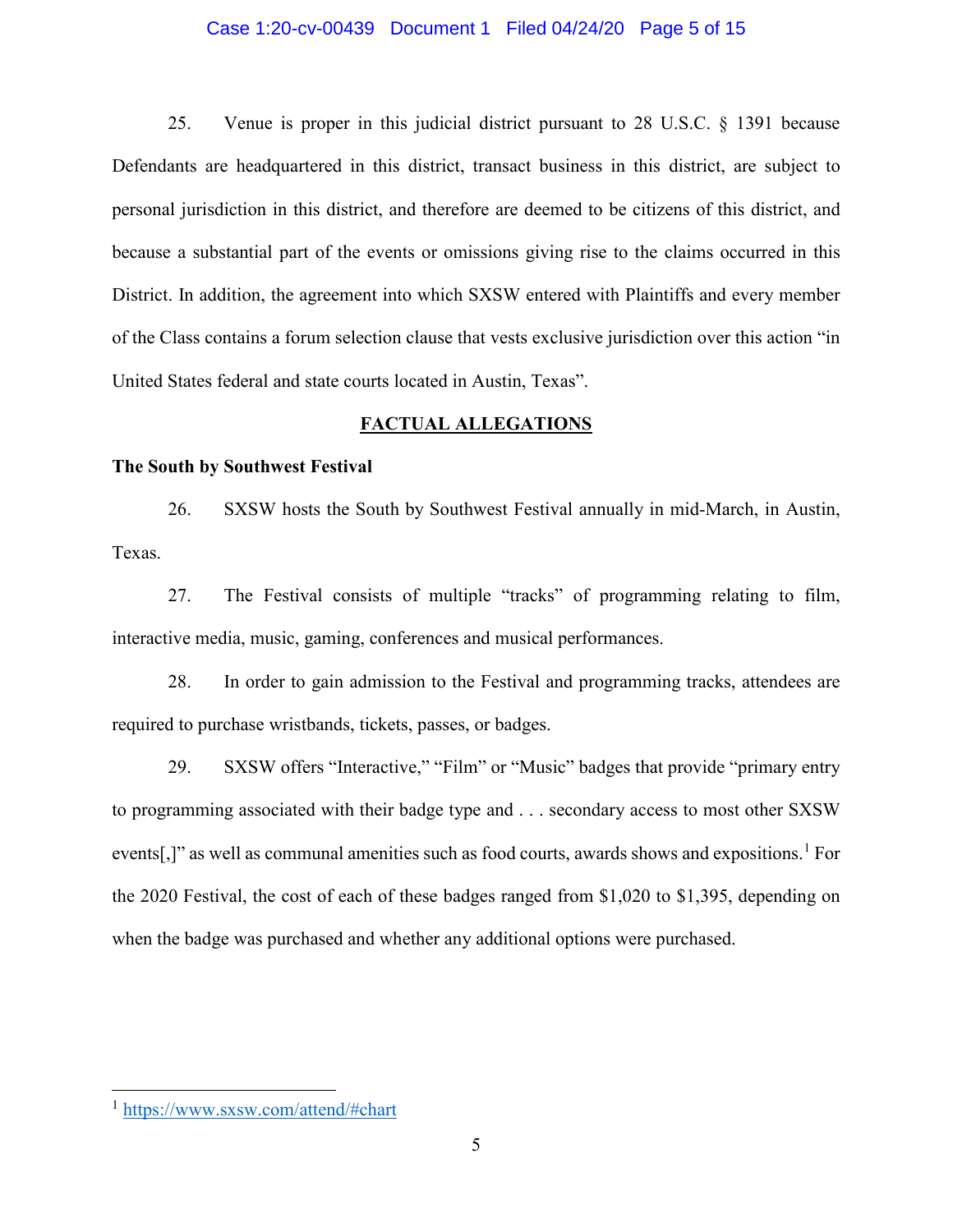## Case 1:20-cv-00439 Document 1 Filed 04/24/20 Page 6 of 15

30. SXSW also offers "Platinum" badges, which grant primary access to all official SXSW events. For the 2020 Festival, the Platinum badge cost approximately \$1,700 depending on the purchase date.

31. Attendees also may purchase Film festival, Music festival or Gaming Expo wristbands, which cost upwards of \$225 for the 2020 festival.

32. After accounting for travel and room and board, participants who plan to attend the festival in its entirety can expect to spend thousands of dollars.

33. SXSW collectively refers to wristbands, tickets, passes, and badges as "Credentials," and makes them available for purchase through its website.

34. In order to purchase Credentials, SXSW requires purchasers to agree to its Participation and Credentials Terms and Conditions ("PCT&C"), a copy of which are attached hereto as **Exhibit A**. The PCT&C include several provisions relevant to this action.

35. The PCT&C contain a choice-of-law provision that states they "are governed by the laws of the State of Texas, without regard to its principles of conflicts of laws[,]" and that "Participant[s] and SXSW [t]hereby irrevocably submit to the exclusive jurisdiction of the United States federal and state courts located in Austin, Texas . . . ." Texas law thus governs the claims of each and every Class member.

36. The PCT&C also include a "Refund and Revocation Policy" that provides that "SXSW may, in its sole discretion and at any time determined by SXSW, cancel, revoke, or refuse . . . Credentials, purchases, and/or hotel reservations made through SXSW." The Refund and Revocation Policy also states that SXSW "does not issue refunds under any circumstances" and that "[a]ny and all payments made to SXSW are not refundable for any reason[.]"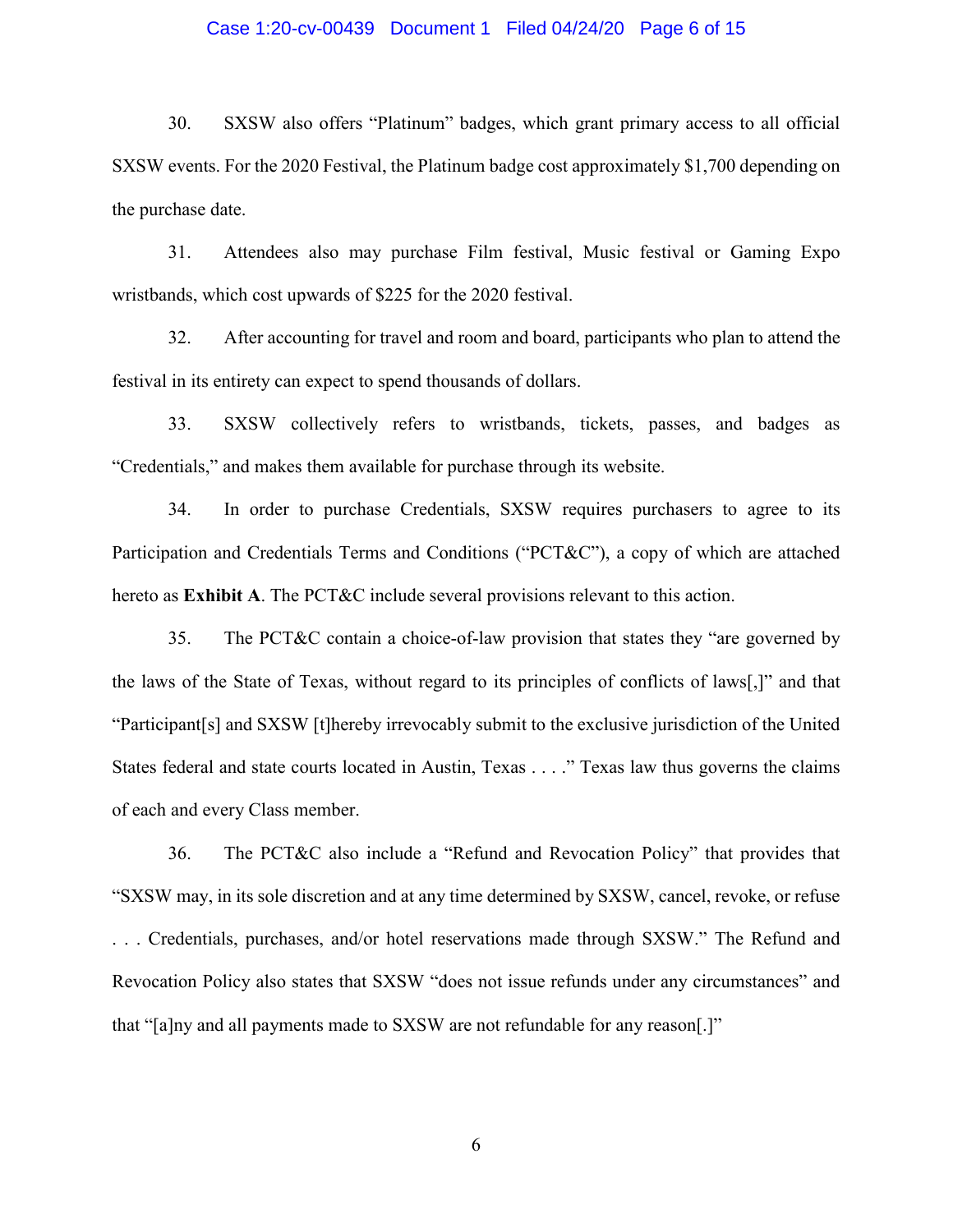## Case 1:20-cv-00439 Document 1 Filed 04/24/20 Page 7 of 15

37. Through the Refund and Revocation Policy SXSW purports to reserve the right to retain any and all monies paid for credentials and passes regardless of whether SXSW elects to put on the festival.

38. If enforced, however, the Refund and Revocation policy would render the PCT&C an unenforceable, illusory, unilateral option contract that allows SXSW to sell Credentials, cancel the Festival for any or no reason whatsoever, and retain all customer payments while leaving Plaintiffs and the Class without a remedy.

39. Accordingly, the SXSW Refund and Revocation policy is unlawful, unconscionable and unenforceable.

40. However, the PCT&C also incorporate a severability clause that states, in pertinent part, that "[i]n the event that any term or provision of these Terms is held invalid, illegal or unenforceable in any respect, such invalidity, illegality or unenforceability will not affect any other term or provision hereof (which will remain in effect) . . . ." The PCT&C, and its choice of law provision, thus remain enforceable, notwithstanding the invalidity and unenforceability of the Refund and Revocation policy.

## **The 2020 South by Southwest Festival**

 $\overline{\phantom{a}}$ 

41. The 2020 Festival was scheduled to run from March 13, 2020 until March 22, 2020.

42. Despite reports of COVID-19 spreading during early 2020, on February 28, 2020, SXSW informed the public that the SXSW 2020 event was "proceeding as planned" and that despite some cancellations, the event was on par with past years.<sup>[2](#page-6-0)</sup> SXSW then allowed prospective attendees to continue to purchase tickets.

<span id="page-6-0"></span> $^{2}$  <https://twitter.com/sxsw/status/1234612205531934726> (last visited Apr. 22, 2020).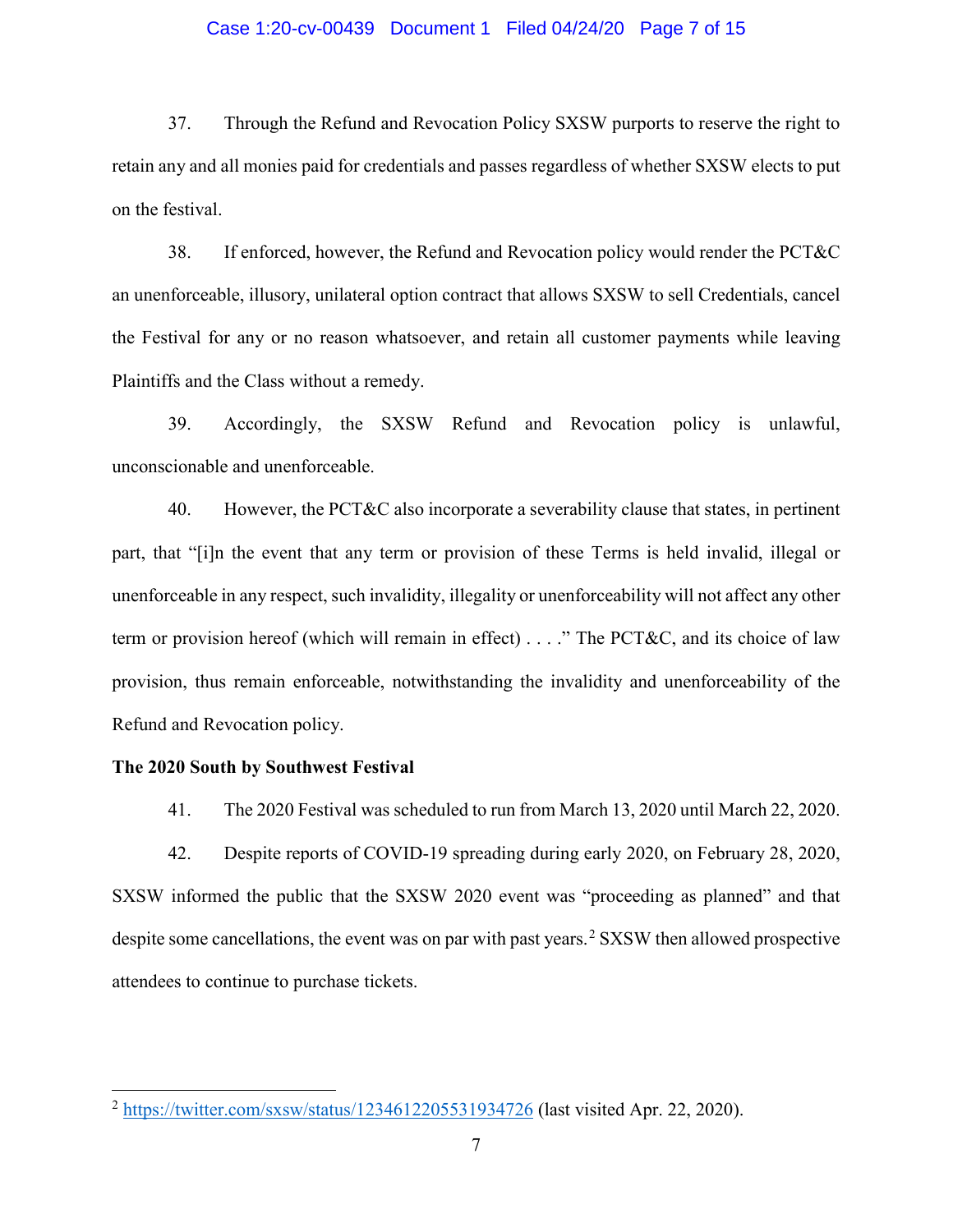## Case 1:20-cv-00439 Document 1 Filed 04/24/20 Page 8 of 15

43. On March 6, 2020, the 2020 Festival was canceled due to the COVID-19 pandemic and the City of Austin's local state of emergency declaration.

44. On March 12, 2020, in response to mounting requests for refunds by ticketholders due to the cancelled 2020 Festival, SXSW issued a statement stating that no refunds would be provided for 2020 festival ticket purchases.[3](#page-7-0)

45. Instead of providing refunds, SXSW offered the ability to "[d]efer your badge to 2021, 2022, or 2023, and [g]et 50% off the walk-up rate in an alternate year of your choosing between 2021 and 2023[.] This offer is non-transferable and available only to you."[4](#page-7-1)

46. SXSW has acknowledged, however, that it cannot be certain that future festivals will occur.

47. SXSW has, in effect, shifted the burden of the COVID-19 pandemic onto festivalgoers like Plaintiffs and the Class, individuals who in these desperate times may sorely need the money they paid to SXSW for a festival that never occurred.

#### **CLASS ALLEGATIONS**

48. Plaintiffs bring this action, individually, and on behalf of a nationwide class, pursuant to Federal Rule of Civil Procedure 23(a), 23(b)(2), and/or 23(b)(3), defined as follows:

All persons in the United States who purchased Credentials for the 2020 South by Southwest festival in Austin, Texas.

Excluded from the Class are: (a) Defendants; (b) Defendants' affiliates, agents, employees, officers and directors; and (c) the judge assigned to this matter, the judge's staff, and any member

 $\overline{\phantom{a}}$ 

<span id="page-7-0"></span><sup>3</sup> <https://www.sxsw.com/news/2020/sxsw-update-registration-deferral-details-and-more/> (last visited Apr. 22, 2020).

<span id="page-7-1"></span> $4$   $Id$ .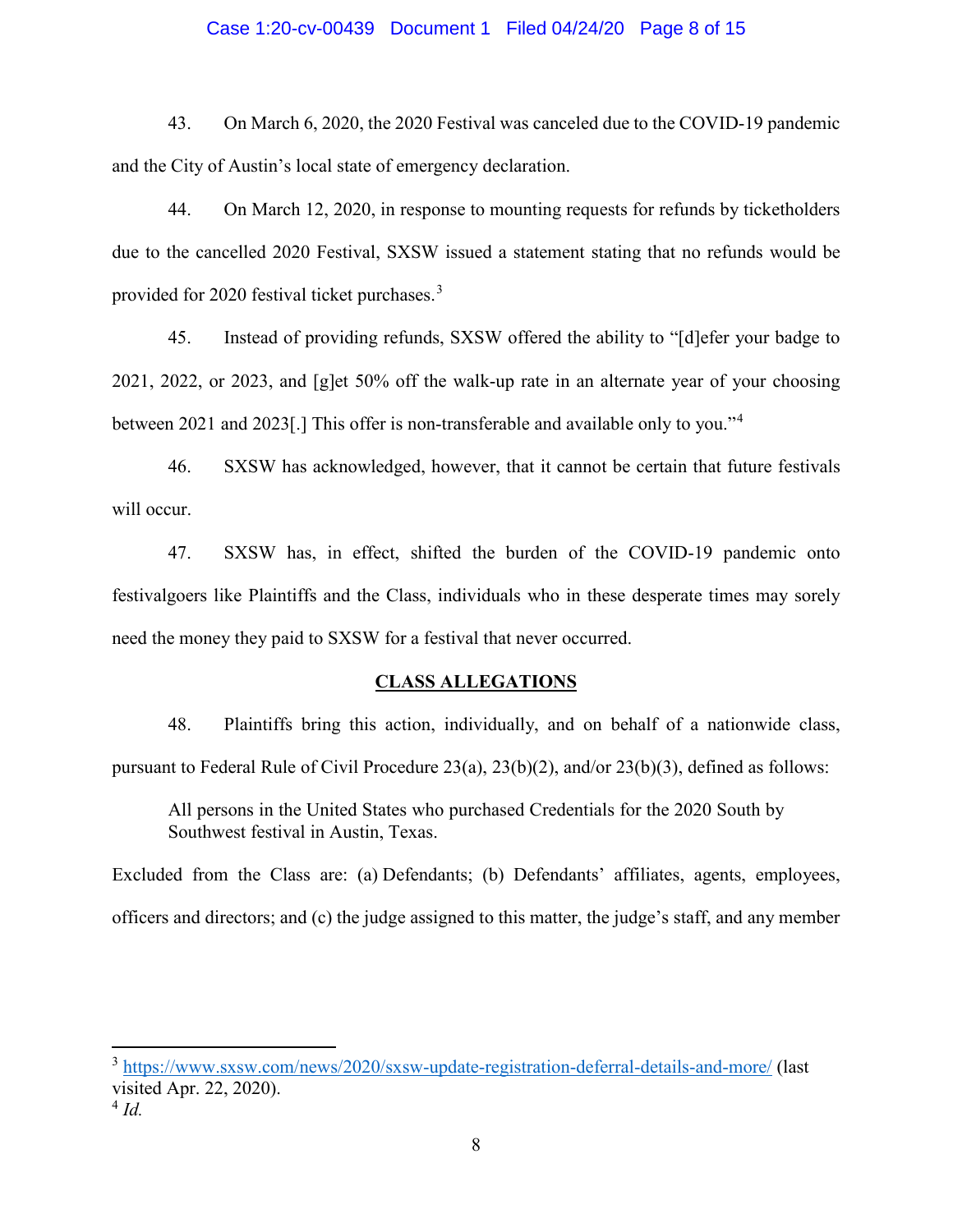#### Case 1:20-cv-00439 Document 1 Filed 04/24/20 Page 9 of 15

of the judge's immediate family. Plaintiffs reserve the right to modify, change, or expand the various class definitions set forth above based on discovery and further investigation.

49. **Numerosity**: Upon information and belief, the Class is so numerous that joinder of all members is impracticable. While the exact number and identity of individual members of the Class is unknown at this time, such information being in the sole possession of Defendants and obtainable by Plaintiffs only through the discovery process, Plaintiffs believe, and on that basis allege, that the Class consists of hundreds of thousands of people. The number of Class members can be determined based on SXSW's records.

50. **Commonality**: Common questions of law and fact exist as to all members of each Class. These questions predominate over questions affecting individual Class members. These common legal and factual questions include, but are not limited to

- a. Whether SXSW should be required to provide refunds for its 2020 festival;
- b. Whether SXSW breached the PCT&C by refusing to issue refunds for the 2020 festival;
- c. Whether SXSW's Refund and Revocation Policy is severable from the PCT&C;
- d. Whether SXSW was unjustly enriched by its conduct; and
- e. Whether SXSW has converted monies Plaintiffs and the Class paid for Credentials.

51. **Typicality**: Plaintiffs have the same interest in this matter as all Class members, and Plaintiffs' claims arise out of the same set of facts and conduct as the claims of all Class members. Plaintiffs' and Class members' claims all arise out SXSW's uniform conduct and statements.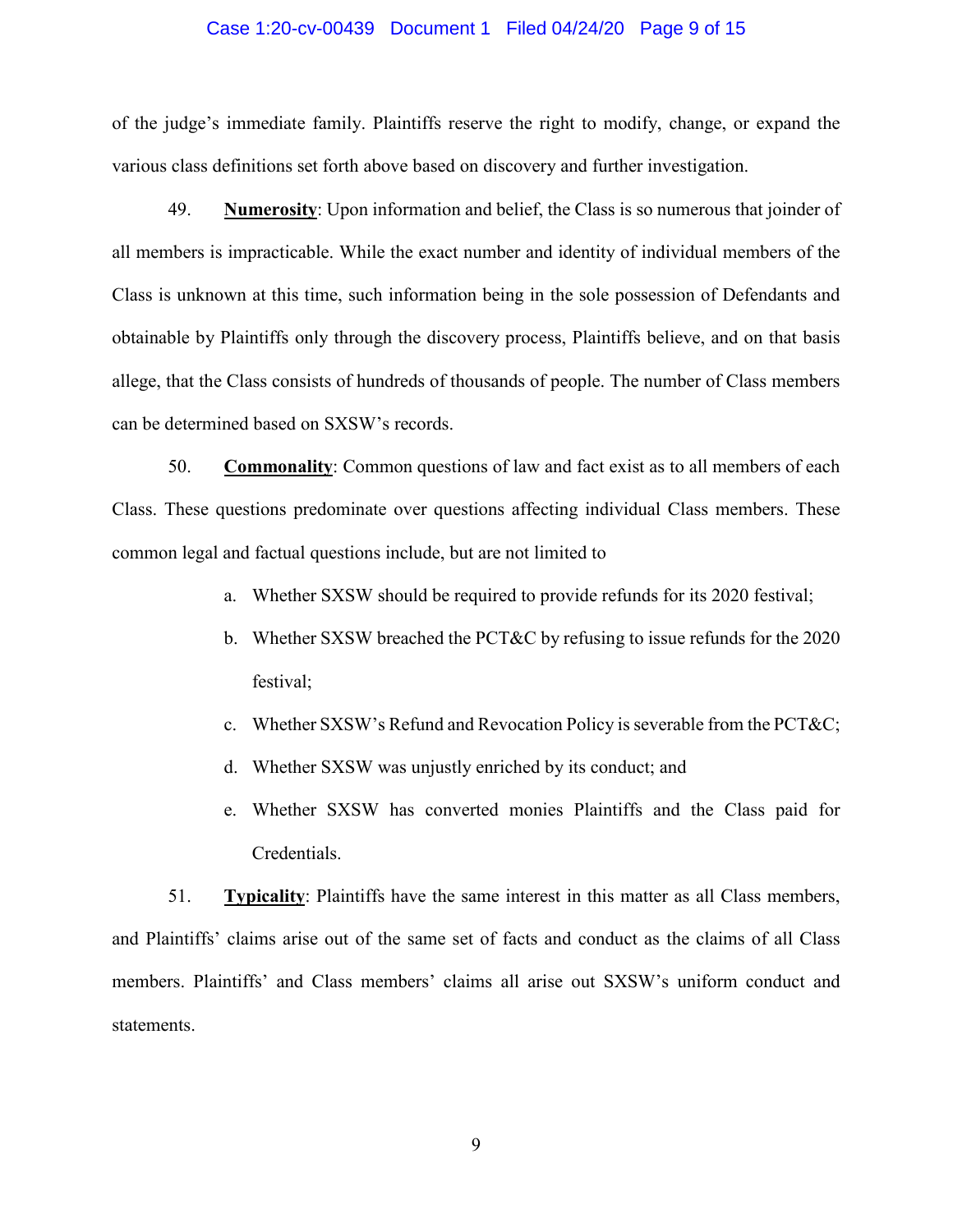## Case 1:20-cv-00439 Document 1 Filed 04/24/20 Page 10 of 15

52. **Adequacy**: Plaintiffs have no interest that conflicts with the interests of the Class, and are committed to pursuing this action vigorously. Plaintiffs have retained counsel competent and experienced in complex consumer class action litigation. Accordingly, Plaintiffs and their counsel will fairly and adequately protect the interests of the Class.

53. **Superiority**: A class action is superior to all other available means of fair and efficient adjudication of the claims of Plaintiffs and members of the Class. The injury suffered by each individual Class member is relatively small compared to the burden and expense of individual prosecution of the complex and extensive litigation necessitated by SXSW's conduct. It would be virtually impossible for members of the Class individually to effectively redress the wrongs done to them. Even if the members of the Class could afford such individual litigation, the court system could not. Individualized litigation increases the delay and expense to all parties, and to the court system, presented by the complex legal and factual issues of this case. Individualized rulings and judgments could result in inconsistent relief for similarly-situated individuals. By contrast, the class action device presents far fewer management difficulties, and provides the benefits of single adjudication, economy of scale, and comprehensive supervision by a single court.

#### **VIOLATIONS ALLEGED**

#### **COUNT I**

## **BREACH OF CONTRACT**

54. Plaintiffsincorporate by reference each of the allegations contained in the foregoing paragraphs of this Complaint.

55. Plaintiffs and the Class entered into a contract with SXSW, which SXSW refers to as the Participation and Credentials Terms and Conditions.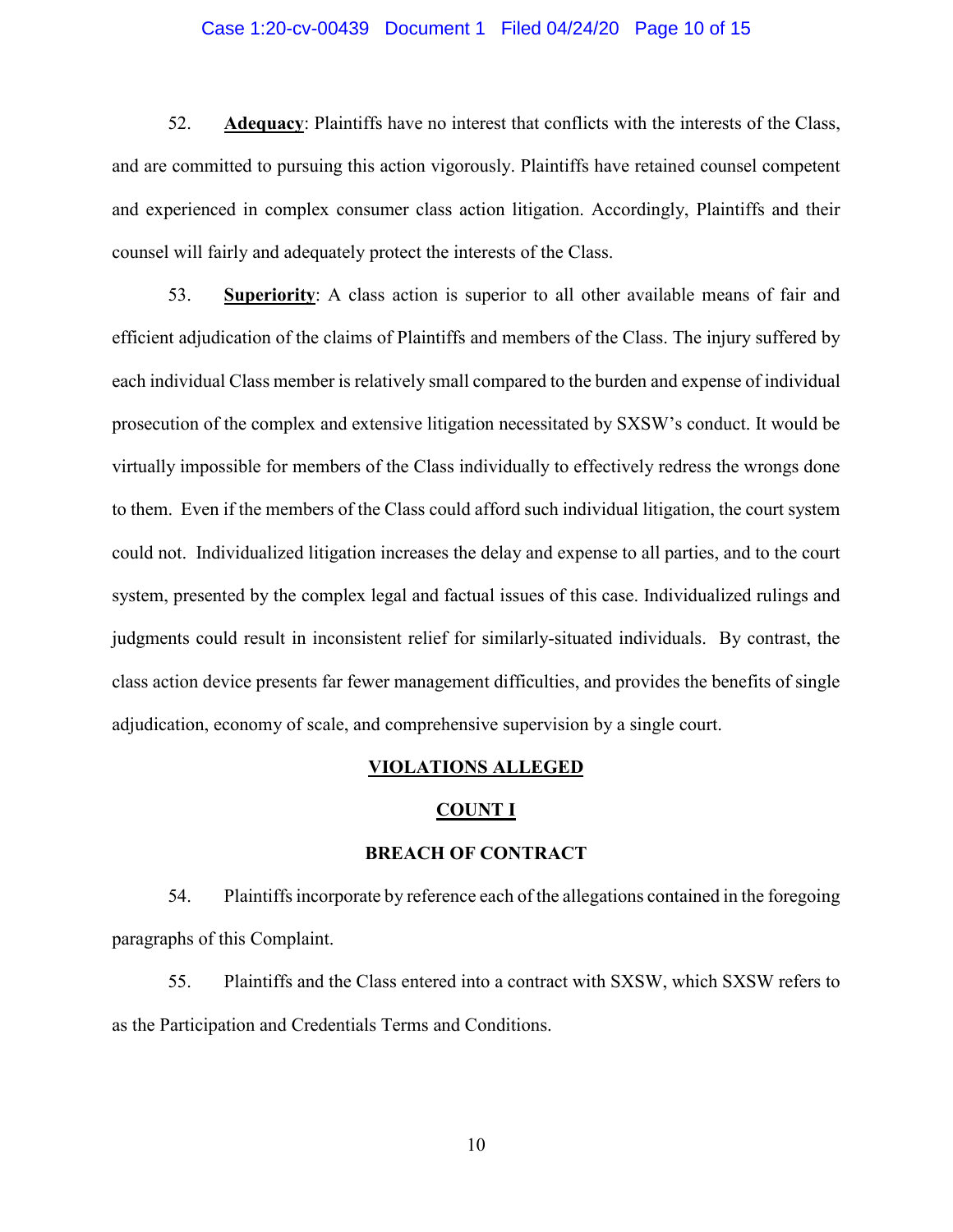## Case 1:20-cv-00439 Document 1 Filed 04/24/20 Page 11 of 15

56. The contract was offered by SXSW and was formed at the time Plaintiffs and the Class accepted it by purchasing their credentials.

57. Plaintiffs and the Class performed their obligations under the contract by providing payment in consideration for Credentials.

58. When the 2020 Festival was cancelled, however, SXSW refused to refund Plaintiffs and the Class the purchase price paid for Credentials.

59. SXSW refused to provide refunds on grounds that the Participation and Credentials Terms and Conditions state that SXSW "does not issue refunds under any circumstances" and that "[a]ny and all payments made to SXSW are not refundable for any reason[.]"

60. The foregoing "Refund and Revocation Policy" provision on which SXSW relied is unlawful and unenforceable, because enforcing the provision would render SXSW's obligations under the agreement illusory, and thus the Participation and Credentials Terms and Conditions themselves an unenforceable, unilateral option contract.

61. Because the Refund and Revocation Policy unenforceable, it is severed from the contract, allowing Plaintiffs and the Class to pursue the relief to which they are entitled: a refund of all monies paid to SXSW for Credentials for the 2020 festival.

62. As a direct and proximate result of SXSW's breach, Plaintiffs and the Class have suffered monetary damages.

63. Plaintiffs and the Class seek the return of any amounts paid to SXSW for Credentials, as well as attorneys' fees, costs and interest.

## **COUNT II**

## **UNJUST ENRICHMENT**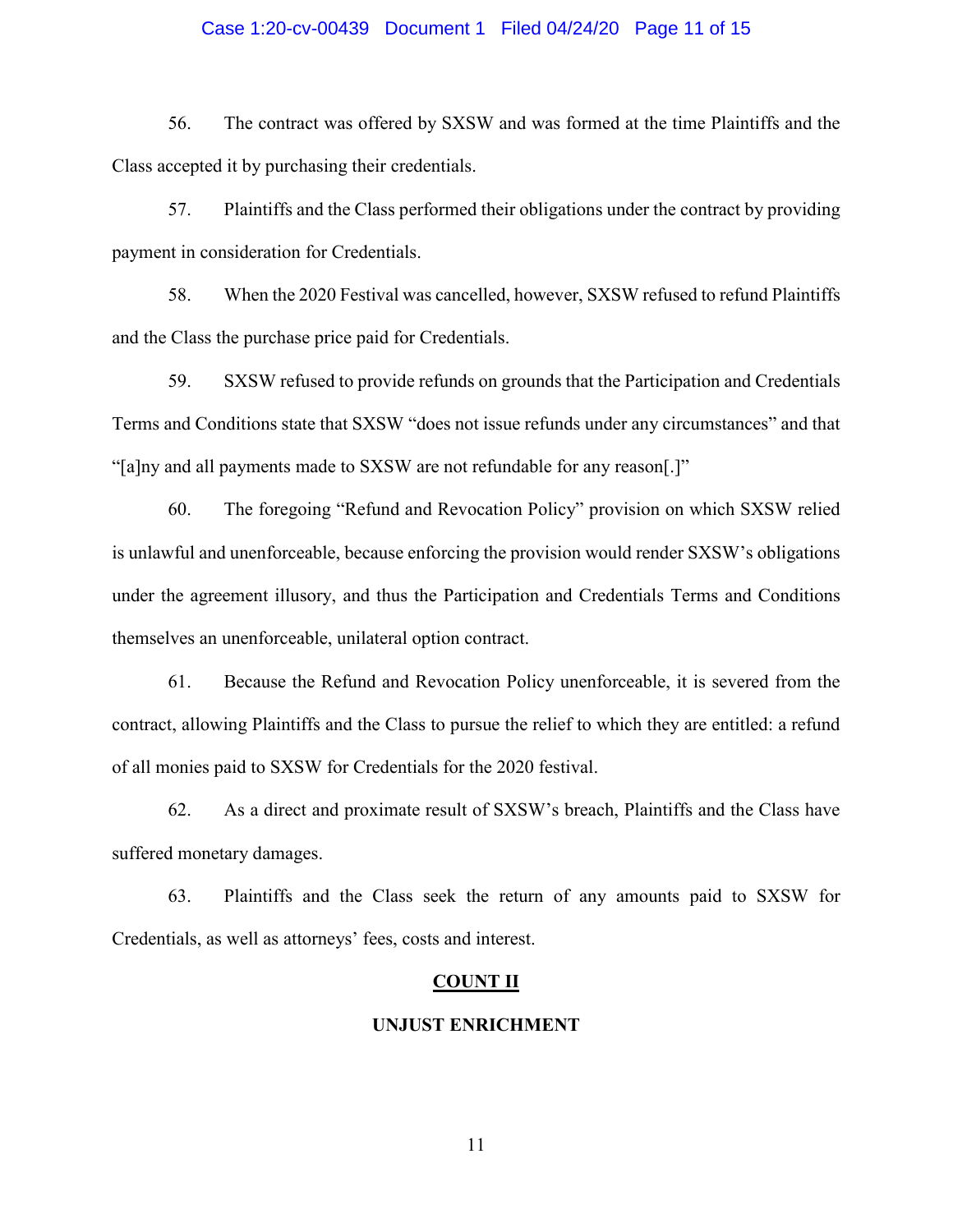## Case 1:20-cv-00439 Document 1 Filed 04/24/20 Page 12 of 15

64. Plaintiffsincorporate by reference each of the allegations contained in the foregoing paragraphs of this Complaint

65. Plaintiffs and the Class conferred a direct benefit on SXSW by purchasing Credentials.

66. SXSW knowingly and willingly accepted and enjoyed the benefits conferred on it by Plaintiffs and the Class.

67. SXSW's retention of these benefits is unjust and inequitable under the circumstances.

68. As a direct and proximate result of SXSW's unjust enrichment, Plaintiffs and the Class are entitled to recover the amount each paid to SXSW for their Credentials, as well as attorneys' fees, costs and interest.

#### **COUNT III**

#### **CONVERSION**

69. Plaintiffsincorporate by reference each of the allegations contained in the foregoing paragraphs of this Complaint

70. Plaintiffs and the Class are entitled to a refund of monies paid in exchange for 2020 South by Southwest Festival credentials because the festival was cancelled.

71. Plaintiffs and the Class have demanded that SXSW return their property

72. SXSW has refused to issue refunds to Plaintiffs and the Class, and thus has, unlawfully and without authorization, assumed and exercised dominion and control over that property to the exclusion of, or inconsistent with, the rights of Plaintiffs and the Class.

73. SXSW's conversion has damaged Plaintiffs and the Class in the amount that they paid for 2020 Festival credentials.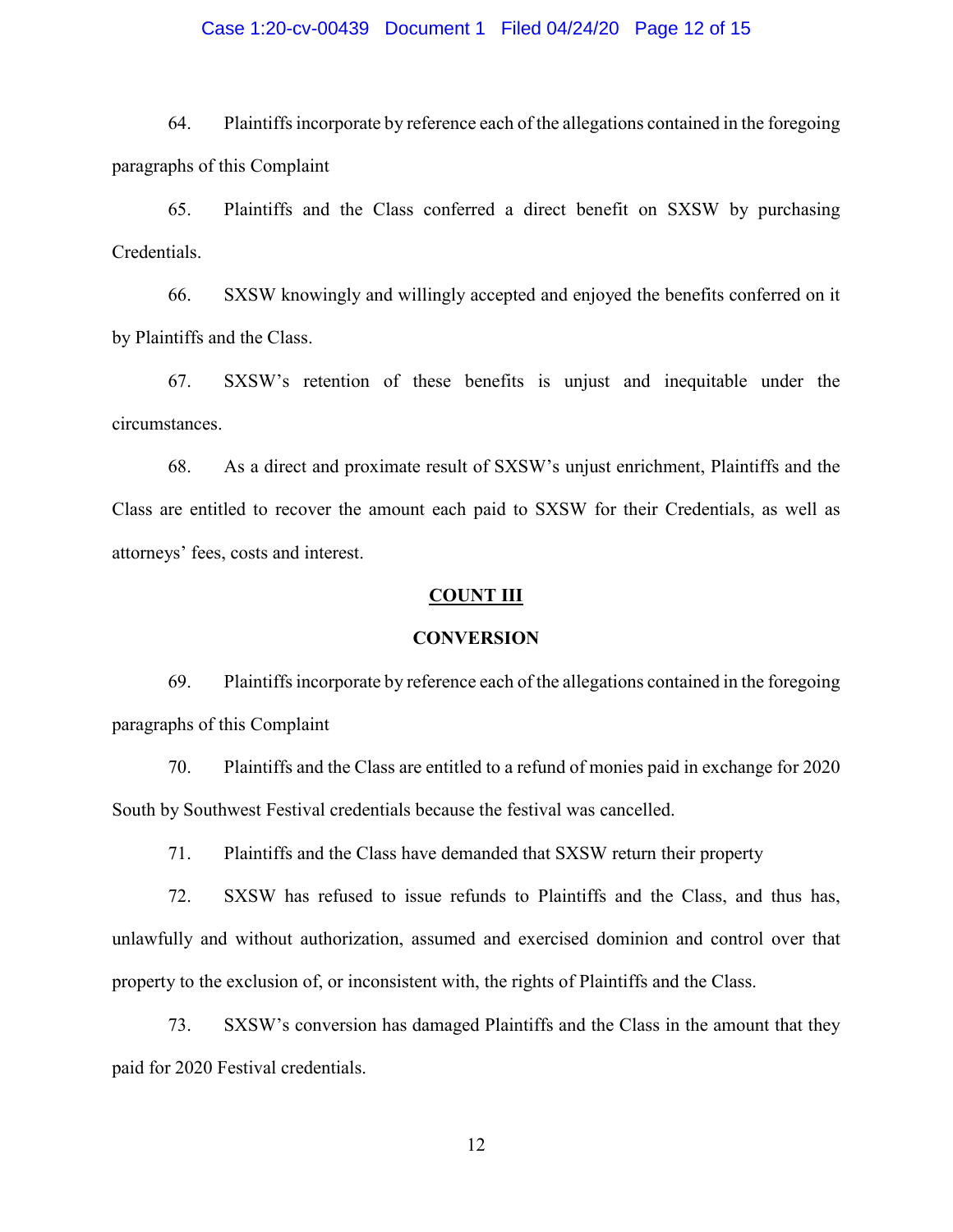## Case 1:20-cv-00439 Document 1 Filed 04/24/20 Page 13 of 15

74. Plaintiffs and the Class are entitled to recover the amount each paid to SXSW for their Credentials, as well as attorneys' fees, costs and interest.

## **PRAYER FOR RELIEF**

WHEREFORE, Plaintiffs, on behalf of themselves and the Class, respectfully request that this Court:

- A. Determine that the claims alleged herein may be maintained as a class action under Rule 23 of the Federal Rules of Civil Procedure, and issue an order certifying the Class as defined above;
- B. Appoint Plaintiffs as the representatives of the Class and their counsel as Class Counsel;
- C. Award actual damages and equitable monetary relief to Plaintiffs and the Class and/or order SXSW to return to Plaintiffs and the Class the amount each paid to SXSW;
- D. Award pre-judgment and post-judgment interest on such monetary relief;
- E. Grant appropriate injunctive and/or declaratory relief, including, without limitation, an order that requires SXSW to issue refunds to all members of the Class;
- F. Award reasonable attorneys' fees and costs; and
- G. Grant such further relief that this Court deems appropriate.

#### **JURY DEMAND**

Plaintiffs, on behalf of themselves and the putative Class, demand a trial by jury on all issues so triable.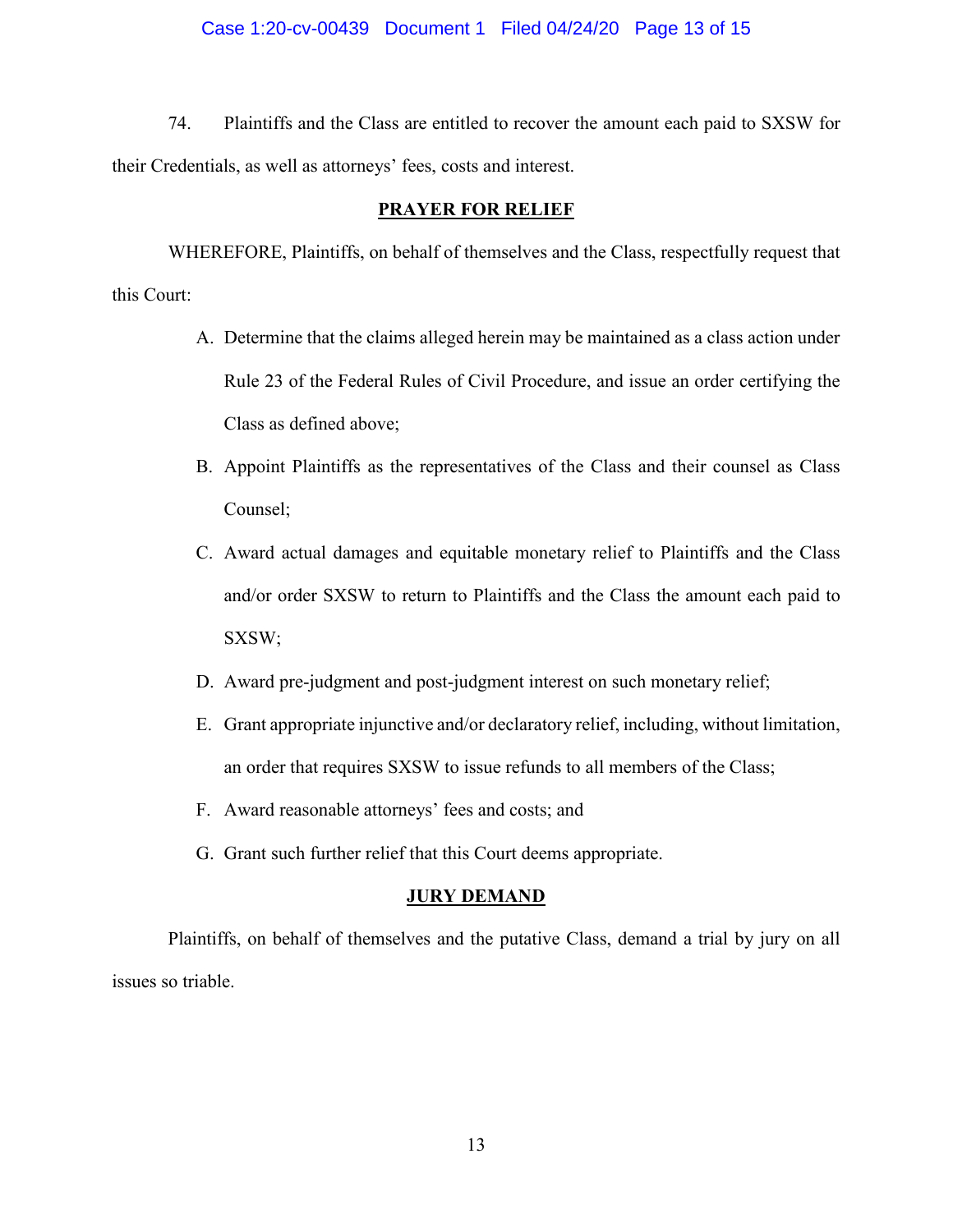Dated: April 24, 2020 Respectfully submitted,

HOWRY BREEN & HERMAN, L.L.P.

 $\bigwedge$  and  $\bigwedge$ 

Randy Howry State Bar No. 10121690 [rhowry@howrybreen.com](mailto:rhowry@howrybreen.com) Sean Breen State Bar No. 00783715 [sbreen@howrybreen.com](mailto:sbreen@howrybreen.com) James Hatchitt State Bar No. 24072478 [jhatchitt@howrybreen.com](mailto:jhatchitt@howrybreen.com) 1900 Pearl Street Austin, Texas 78705-5408 Tel. (512) 474-7300 Fax (512) 474-8557

Joseph G. Sauder [jgs@sstriallawyers.com](mailto:jgs@sstriallawyers.com) Lori G. Kier [lgk@sstriallawyers.com](mailto:lgk@sstriallawyers.com) Joseph B. Kenney [jbk@sstriallawyers.com](mailto:jbk@sstriallawyers.com) SAUDER SCHELKOPF LLC 1109 Lancaster Ave. Berwyn, PA 19312 Tel. (888)-711-9975 Fax (610) 421-1326

Daniel O. Herrera [dherrera@caffertyclobes.com](mailto:dherrera@caffertyclobes.com) Kaitlin Naughton [knaughton@caffertyclobes.com](mailto:knaughton@caffertyclobes.com) CAFFERTY CLOBES MERIWETHER & SPRENGEL LLP 150 S. Wacker Drive, Suite 3000 Chicago, Illinois 60606 Tel. (312)782-4880 Fax (312)782-7785

Bryan L. Clobes [bclobes@caffertyclobes.com](mailto:bclobes@caffertyclobes.com) CAFFERTY CLOBES MERIWETHER & SPRENGEL LLP 205 N. Monroe St.